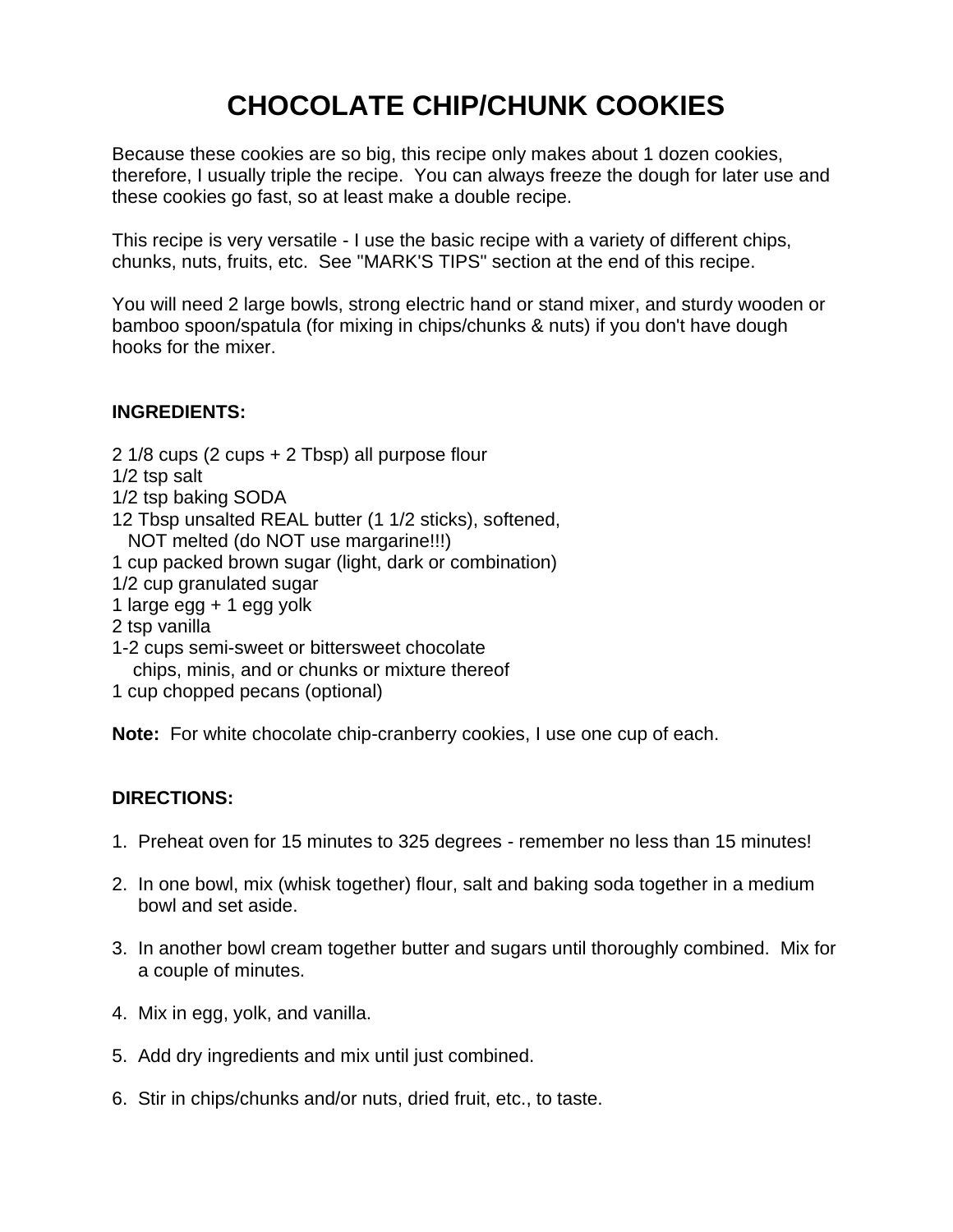- 7. Refrigerate the dough for a couple of hours. This is not necessary, but I've found that it helps keep the cookie from flattening out - I believe it has something to do with the butter re-solidifying.
- 8. Use about a 1/4 cup amount of dough to form a ball this is the equivalent of a FIRMLY packed 2 1/2-inch diameter ice cream scoop or a ball about the size or slightly larger than a golf ball. Place on cookie sheet, about 6 - 8 to a sheet (See **TIPS** section below).
- 9. Bake until very light golden brown and outer edged start to brown, but centers are still soft and puffy. Depending on the size of the cookie and your oven, this should take from 11 to 15 minutes - cookies will continue to bake on cookie sheet after removing from oven. If you are doing two sheets at a time, swap the sheets half way through. Note that you may have to increase your total cooking time to about 20 minutes or so.
- 10. Allow to cool for several minutes on hot cookie sheet before attempting to move them to a cooling rack or the cookies will fall apart.
- 11. Dough can be refrigerated for up to 2 days or frozen for up to a month shaped or not. Frozen/chilled dough takes an extra minute or two to bake.

## **TIPS:**

- 1. You can make these cookies any size you like, just remember to adjust the baking times accordingly.
- 2. Dough will be very stiff and will burn out most cheap hand mixers. I suggest getting a Kitchen Aid 7 or 9-speed hand mixer and order dough hooks from them if they don't come with the mixer. I've had the same mixer for years and really used it a lot and it is holding up very well. It is worth the \$60-\$70 price tag. Of course, you can also use a bamboo or similar STURDY spatula to mix in the chips and nuts, but you'd better be pretty strong! I usually wind up putting on some nitrile surgical gloves (NON - powdered - some people are allergic to the powder or latex) and mixing everything by hand. The dough can be sticky, so the gloves are mandatory.
- 3. Chocolate chip cookies have always been difficult for me, mainly the part about getting them to puff up and stay that way after removing them from the oven, but this recipe seems to work well.
- 4. Also, maintaining a consistent oven temp is also very critical. This can be difficult in most ovens as the temp cycles up and down throughout the baking cycle. In one case, even though my oven dial was set to 300 degrees (325 on the thermometer inside the oven), the temp would go up as high as 375, causing the cookies to cook too fast and flatten out.
- 5. Get a good oven thermometer at Bed, Bath, & Beyond or similar store the dial on the oven console is notoriously inaccurate. Most of the new ovens with digital